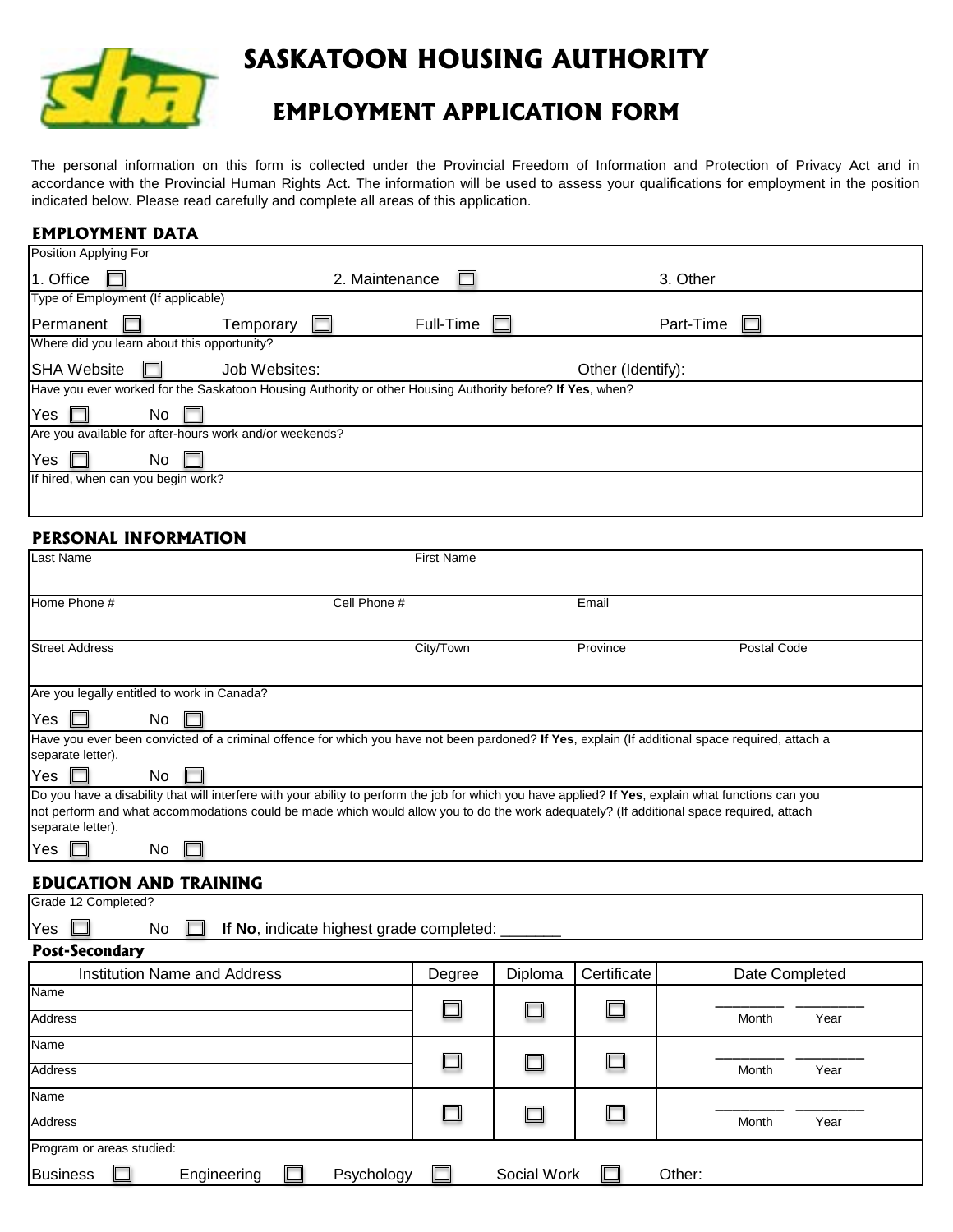|                      | Do you currently possess a valid Driver's License?                                                                        |          | Has your license ever been revoked/suspended? |    |        |
|----------------------|---------------------------------------------------------------------------------------------------------------------------|----------|-----------------------------------------------|----|--------|
| Yes                  | No.                                                                                                                       | Yes      |                                               | No |        |
| Computer experience: |                                                                                                                           |          |                                               |    |        |
| Microsoft Office     |                                                                                                                           | Internet |                                               |    | Other: |
| <b>Typing Speed:</b> | Please list memberships in professional, technical or other associations (ethnic, religious & political groups excluded): |          |                                               |    |        |
| w.p.m.               |                                                                                                                           |          |                                               |    |        |
|                      | ADDITIONAL INFORMATION                                                                                                    |          |                                               |    |        |

#### **ADDITIONAL INFORMATION**

Do you have any special skills (such as equipment operator skills), qualifications, languages spoken/written, computer skills, academic honours, scholarships, experience, or interests that you feel would benefit our organization?

#### **EMPLOYMENT HISTORY**

Please list all positions you have held, beginning with the most recent. Should you require more space, please attach a separate sheet to this application.

| 1. Company Name                         |           |                             | Telephone #         |                                         |             |                       |  |
|-----------------------------------------|-----------|-----------------------------|---------------------|-----------------------------------------|-------------|-----------------------|--|
| <b>Street Address</b>                   |           |                             | City/Town           | Province                                |             | Postal Code           |  |
| Type of Business                        |           |                             |                     | Nature of Duties from Start to Leaving: |             |                       |  |
| Position                                |           |                             |                     |                                         |             |                       |  |
| Full-Time                               | Part-Time | Temporary                   |                     |                                         |             |                       |  |
| <b>Starting Salary</b><br>$\frac{3}{2}$ |           | <b>Current Salary</b><br>\$ |                     |                                         |             |                       |  |
| Employed From:                          |           |                             | Reason for Leaving: |                                         |             | Immediate Supervisor: |  |
|                                         | Month     | Year                        |                     |                                         |             | Name                  |  |
| To:                                     |           |                             |                     |                                         |             |                       |  |
|                                         | Month     | Year                        |                     |                                         |             | Title                 |  |
| Number of People Supervised:            |           |                             |                     |                                         |             |                       |  |
|                                         |           |                             |                     |                                         |             |                       |  |
| 2. Company Name                         |           |                             |                     |                                         | Telephone # |                       |  |
|                                         |           |                             |                     |                                         |             |                       |  |

| <b>Street Address</b>        |           |                       | City/Town                               | Province | Postal Code           |
|------------------------------|-----------|-----------------------|-----------------------------------------|----------|-----------------------|
|                              |           |                       |                                         |          |                       |
| <b>Type of Business</b>      |           |                       | Nature of Duties from Start to Leaving: |          |                       |
|                              |           |                       |                                         |          |                       |
| Position                     |           |                       |                                         |          |                       |
|                              |           |                       |                                         |          |                       |
| Full-Time                    | Part-Time | Temporary $L$         |                                         |          |                       |
| <b>Starting Salary</b>       |           | <b>Current Salary</b> |                                         |          |                       |
| $\frac{1}{2}$                | \$        |                       |                                         |          |                       |
| Employed From:               |           |                       | Reason for Leaving:                     |          | Immediate Supervisor: |
|                              | Month     | Year                  |                                         |          | Name                  |
| To:                          |           |                       |                                         |          |                       |
|                              | Month     | Year                  |                                         |          | Title                 |
|                              |           |                       |                                         |          |                       |
| Number of People Supervised: |           |                       |                                         |          |                       |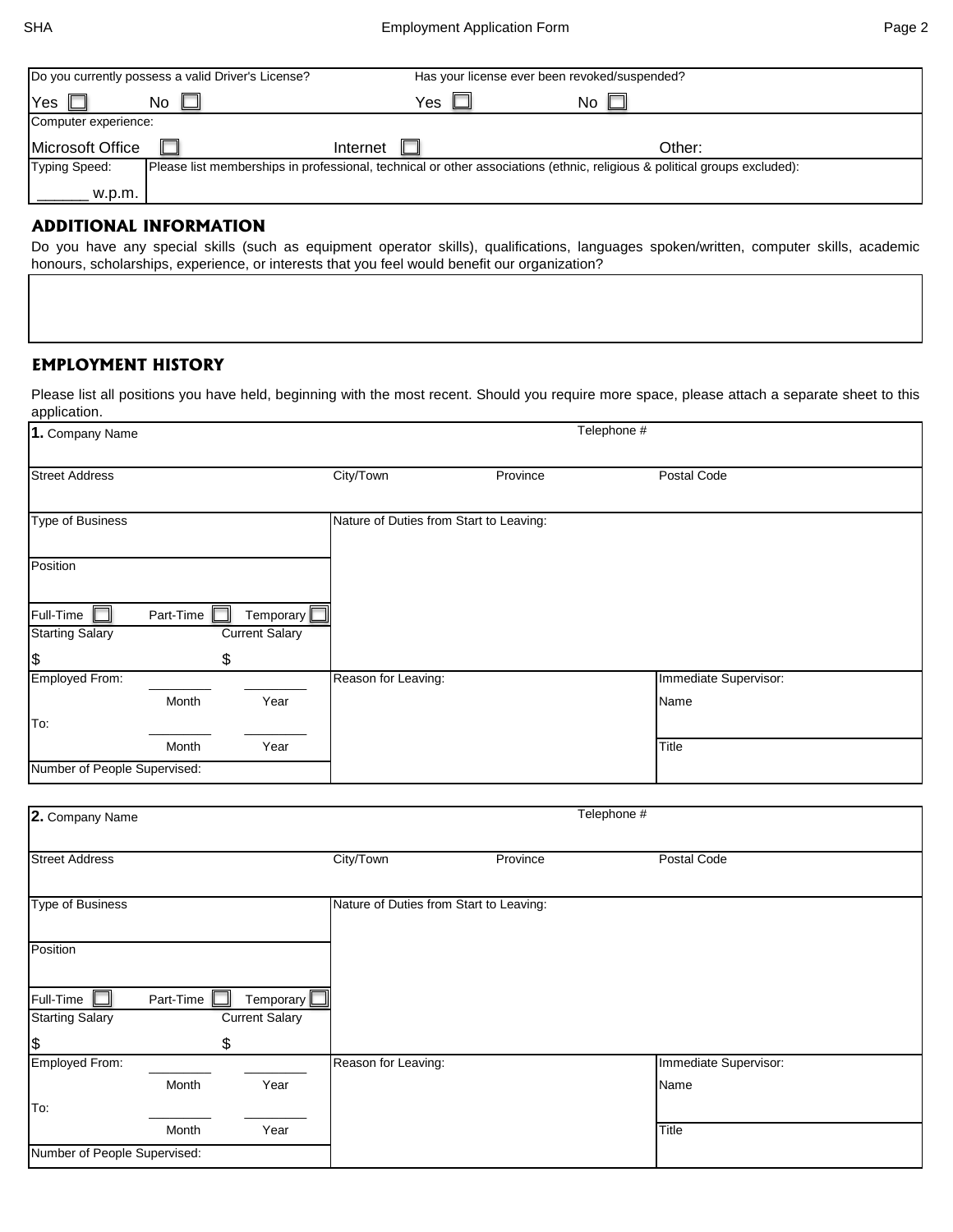| 3. Company Name                     |           |                                    |                                         |          | Telephone # |                       |
|-------------------------------------|-----------|------------------------------------|-----------------------------------------|----------|-------------|-----------------------|
| <b>Street Address</b>               |           |                                    | City/Town                               | Province |             | Postal Code           |
| <b>Type of Business</b>             |           |                                    | Nature of Duties from Start to Leaving: |          |             |                       |
| Position                            |           |                                    |                                         |          |             |                       |
|                                     |           |                                    |                                         |          |             |                       |
| Full-Time<br><b>Starting Salary</b> | Part-Time | Temporary<br><b>Current Salary</b> |                                         |          |             |                       |
| $\boldsymbol{\theta}$               |           | \$                                 |                                         |          |             |                       |
| Employed From:                      |           |                                    | Reason for Leaving:                     |          |             | Immediate Supervisor: |
| To:                                 | Month     | Year                               |                                         |          |             | Name                  |
|                                     | Month     | Year                               |                                         |          |             | Title                 |
| Number of People Supervised:        |           |                                    |                                         |          |             |                       |
|                                     |           |                                    |                                         |          |             |                       |
| 4. Company Name                     |           |                                    |                                         |          | Telephone # |                       |
|                                     |           |                                    |                                         |          |             |                       |
| <b>Street Address</b>               |           |                                    | City/Town                               | Province |             | Postal Code           |
| <b>Type of Business</b>             |           |                                    | Nature of Duties from Start to Leaving: |          |             |                       |
|                                     |           |                                    |                                         |          |             |                       |
| Position                            |           |                                    |                                         |          |             |                       |
| Full-Time                           | Part-Time | Temporary                          |                                         |          |             |                       |
| <b>Starting Salary</b>              |           | <b>Current Salary</b>              |                                         |          |             |                       |
| $\boldsymbol{\theta}$               |           | \$                                 |                                         |          |             |                       |
| Employed From:                      |           |                                    | Reason for Leaving:                     |          |             | Immediate Supervisor: |
| To:                                 | Month     | Year                               |                                         |          |             | Name                  |
|                                     | Month     | Year                               |                                         |          |             | Title                 |
| Number of People Supervised:        |           |                                    |                                         |          |             |                       |
|                                     |           |                                    |                                         |          |             |                       |
| 5. Company Name                     |           |                                    |                                         |          | Telephone # |                       |
| <b>Street Address</b>               |           |                                    | City/Town                               | Province |             | Postal Code           |
| <b>Type of Business</b>             |           |                                    | Nature of Duties from Start to Leaving: |          |             |                       |
| Position                            |           |                                    |                                         |          |             |                       |
| Full-Time                           | Part-Time | Temporary                          |                                         |          |             |                       |
| <b>Starting Salary</b>              |           | <b>Current Salary</b>              |                                         |          |             |                       |
|                                     |           | \$                                 |                                         |          |             |                       |
| \$<br>Employed From:                |           |                                    | Reason for Leaving:                     |          |             | Immediate Supervisor: |
|                                     | Month     | Year                               |                                         |          |             | Name                  |
| To:                                 |           |                                    |                                         |          |             |                       |
|                                     | Month     | Year                               |                                         |          |             | Title                 |
| Number of People Supervised:        |           |                                    |                                         |          |             |                       |